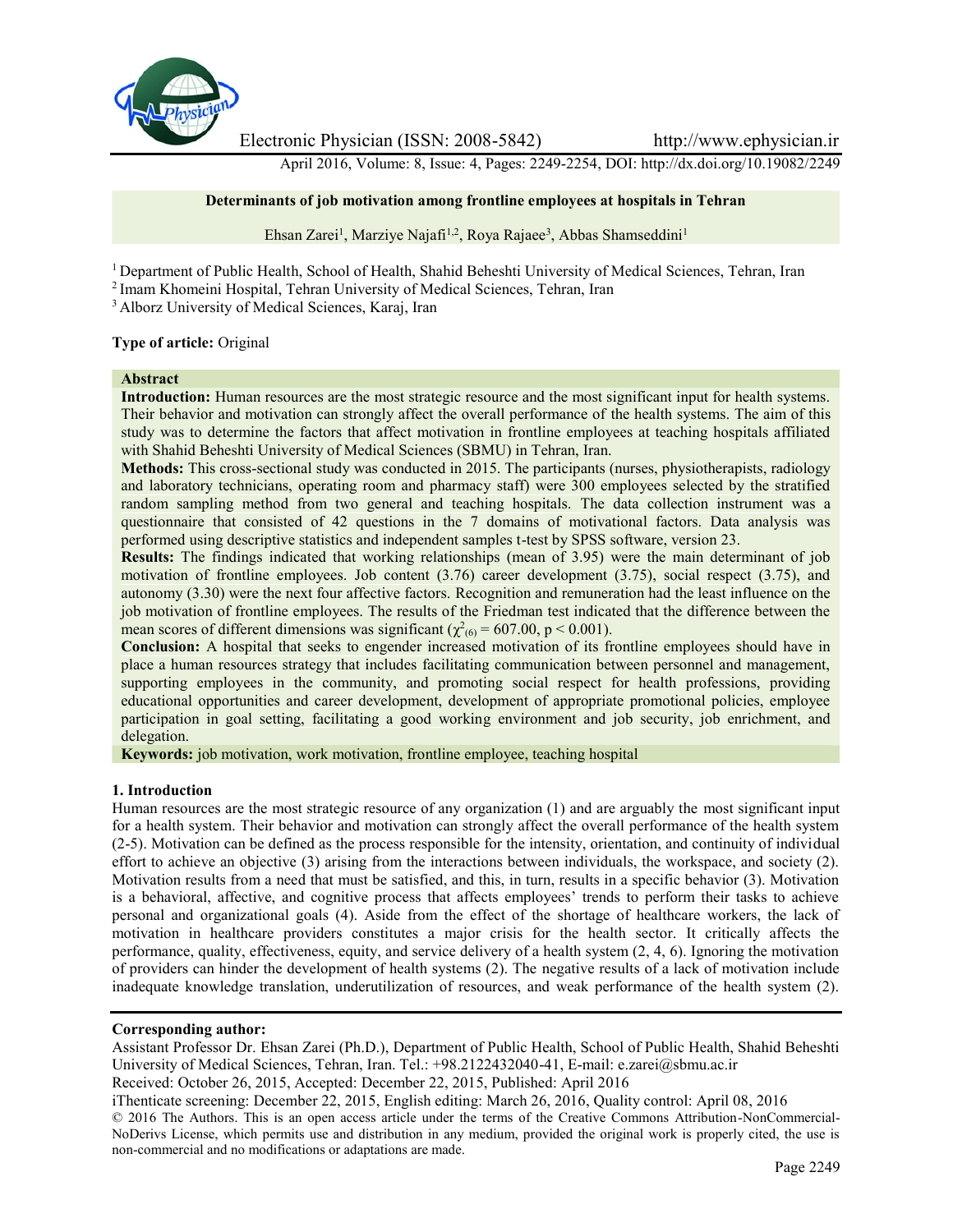Studies on job motivation have found that a lack of motivation decreases job satisfaction and efficiency, increases absenteeism and turnover, and decreases the quality and the quantity of the work (7). Motivation directly influences the performance of the healthcare providers and their loyalty towards the organization (8). Motivation is important for patient satisfaction and also is required to retain high-performing employees and maintain job satisfaction (2, 9). Lack of motivation is a push factor for the migration of providers from rural to urban areas and abroad (2, 4). Motivated staff is the key to high-quality and accessible health services and achieving millennium development goals (6). Employee motivation is affected by intrinsic factors (autonomy, competence, social interaction, responsibility, and self-esteem) and extrinsic factors (remuneration, relationship with supervisor and colleagues, recognition) (4). The World Health Organization recommends a combination of intervention in education, regulations, and financial, personal, and professional support to improve the motivation of health workers (10).

Motivation is a primary task of managers; thus, they must have an awareness of employee perspectives on the factors that affect motivation in order to improve it. Awareness of the determining factors that affect the motivation of employees aids implementation of targeted strategies for continuous improvement. Administrators of each organization must achieve organizational objectives by identifying the determining factors in the motivation of their employees. Frontline employees are at the forefront of providing services to patients; they have the closest personal contact with the patients in the hospital. Their service and interaction with patients have an important role in patients' perceptions of the quality of service and in patients' satisfaction and loyalty (11). Although workforce motivation is an important issue in the performance of the health system, few studies have examined its determining factors, especially in developing countries and hospital settings (2, 4). This study identified the determining factors of motivation in frontline employees at teaching hospitals affiliated with Shahid Beheshti University of Medical Sciences (SBMU) in Tehran, Iran.

## **2. Material and methods**

This cross-sectional study was conducted in 2015 in Tehran, Iran. The study population was comprised of frontline employees (nurses, physiotherapists, radiology and laboratory technicians, staff of operating room and pharmacy) of hospitals affiliated with SBMU. The studied sample consisted of 300 people selected from two general and teaching hospitals. The stratified random sampling method was used. First, the personnel were divided into nurse and non nurse strata and then random sampling was conducted in each stratum. Three-quarters of the samples were allocated to the nurse group, and the remainder was allocated to non-nurse employees.

The data collection tool was a questionnaire entitled "Determining factors of job motivation from the employee perspective," which had been developed and validated in a previous study (12). This questionnaire contained 42 questions in 7 domains, i.e., working relationships, remuneration, recognition, job content, autonomy, social respect, and career development. The reliability of the questionnaire was measured using Cronbach's alpha coefficient; the coefficients of the domains ranged from 0.68 to 0.86 and indicated acceptable stability of the questionnaire. The items on the questionnaire were ordered as follows: "In your opinion, to what extent do the following factors improve your motivation in your job?" The responses for each item ranged from "very much" (5) to "very little" (1) and the minimum to maximum average score for each motivational domain was 1 to 5, respectively.

Descriptive statistics (mean and standard deviation) and independent-samples t-test were used to determine the difference between motivational factors among groups using IBM-SPSS software, version 23. The confidentiality of respondents was preserved during data gathering, and all personnel were free to decide whether to participate in the study. The study was approved by the Research Ethics Committee of the Shahid Beheshti University of Medical Sciences (Ref, No.: 14.2.2015).

# **3. Results**

Among the 300 questionnaires that were distributed, 258 were completed and returned (response rate: 86%). Analysis of the demographic features of the study sample showed that 168 employees (65%) were female, 204 (79%) were over 30 years of age, 140 (54%) had less than 10 years of job experience, 227 (86%) had a university degree, 184 (74%) were nurses, and 74 (26%) worked in other professions. The findings indicated that, among the motivational factors, working relationships (mean of 3.95) had the greatest influence on the job motivation of frontline employees. Career development, social respect, job content, and autonomy were the next four affective factors. Recognition and remuneration had the least influence on motivation of frontline employees (Table 1). The results of the Friedman test indicated that the difference between mean scores among different dimensions was significant ( $\chi^2$ <sub>(6)</sub> = 607.00, p < 0.001).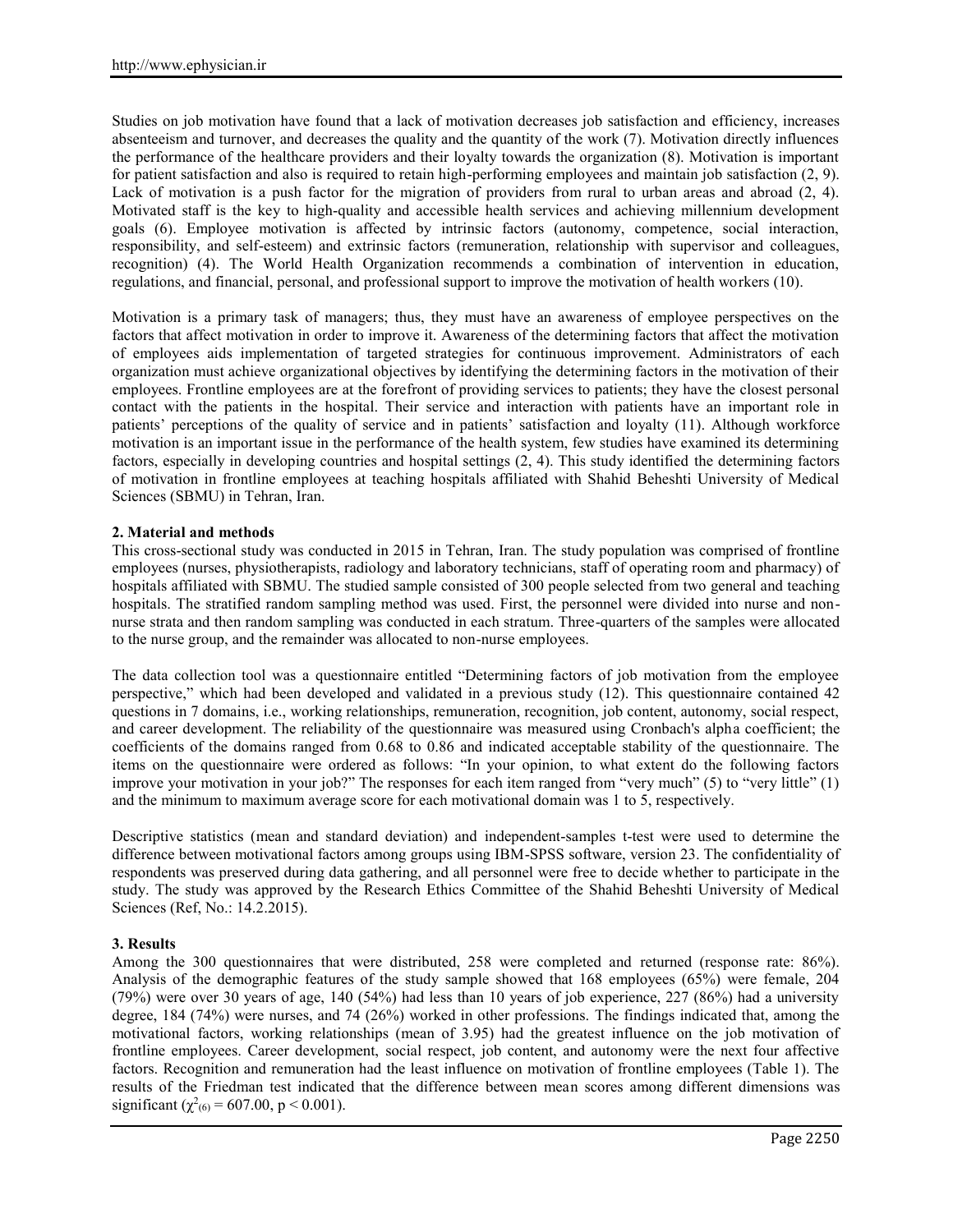| Motivational factors         | Mean | <b>SD</b> |
|------------------------------|------|-----------|
|                              |      |           |
| <b>Working Relationships</b> | 3.95 | 0.87      |
| Job Content                  | 3.76 | 0.78      |
| Career Development           | 3.75 | 0.80      |
| Social Respect               | 3.75 | 0.89      |
| Autonomy                     | 3.30 | 0.65      |
| Recognition                  | 2.74 | 0.97      |
| Remuneration                 | 2.60 | 1.00      |

**Table 1.** Determinants of motivation among frontline employees

A comparison of motivational factors based on the demographic variables showed that the effects of suitable working relationships, remuneration, job content, and career development differed according to gender (Table 2). Female employees attached greater importance to remuneration, and males attached greater importance to other factors ( $p < 0.001$ ). The effect of job content, autonomy, and social respect on motivation was greater in employees under 30 years of age than in employees over 30 years of age ( $p < 0.05$ ). Employees with university degrees allocated greater importance to career development and job content ( $p = 0.04$ ). Employees with high school diplomas or less education assigned greater importance to working relationships, remuneration, autonomy, and social respect ( $p < 0.05$ ). A comparison of motivational factors on the basis of job experience (Table 2) showed that employees with less than 10 years of job experience attached more significance to job content, social respect, and career development ( $p < 0.05$ ). For more experienced employees, remuneration, recognition, and autonomy were more in motivation. A comparison of the motivational factors versus job type (Table 2) showed that nurses attached higher importance to working relationships and job content and that other frontline employees attached greater importance to remuneration, recognition, and social respect ( $p < 0.05$ ).

| Demographic variables |                | Motivational factors |                      |                     |                 |                 |                 |                 |
|-----------------------|----------------|----------------------|----------------------|---------------------|-----------------|-----------------|-----------------|-----------------|
|                       |                | Working              | Job Content   Career |                     | Social          | Autonomy        | Recognition     | Remuneration    |
|                       |                | Relationships        |                      | Development Respect |                 |                 |                 |                 |
| Age (year)            | $30$           | $4.24 \pm 0.89$      | $4.00 \pm 0.81$      | $3.93 \pm 0.83$     | $3.83 \pm 0.81$ | $3.42 \pm 0.40$ | $2.73 \pm 0.85$ | $2.73 \pm 0.85$ |
|                       | $\geq 30$      | $3.87 \pm 0.85$      | $3.68 \pm 0.76$      | $3.71 \pm 0.78$     | $3.72 \pm 0.95$ | $3.26 \pm 0.70$ | $2.74 \pm 0.99$ | $2.75 \pm 0.99$ |
|                       |                | 0.16                 | 0.04                 | 0.27                | 0.01            | < 0.001         | 0.10            | 0.21            |
| Gender                | Male           | $3.97 \pm 0.73$      | $3.81 \pm 0.65$      | $3.81 \pm 0.70$     | $3.92 \pm 0.84$ | $3.23 \pm 0.72$ | $2.64 \pm 0.93$ | $2.42 \pm 0.64$ |
|                       | Female         | $3.94 \pm 0.94$      | $3.72 \pm 0.84$      | $3.73 \pm 0.84$     | $3.66 \pm 0.91$ | $3.33 \pm 0.61$ | $2.79 \pm 0.99$ | $2.70 \pm 0.85$ |
|                       |                | < 0.001              | < 0.001              | 0.01                | 0.89            | 0.38            | 0.61            | < 0.001         |
| Education             | Non-university | $4.02 \pm 0.54$      | $3.34 \pm 0.64$      | $3.66 \pm 0.63$     | $4.14 \pm 0.63$ | $3.54 \pm 0.78$ | $3.41 \pm 0.70$ | $3.67 \pm 0.98$ |
|                       | university     | $3.94 \pm 0.91$      | $3.80 \pm 0.78$      | $3.77 \pm 0.82$     | $3.69 \pm 0.91$ | $3.26 \pm 0.62$ | $2.64 \pm 0.92$ | $2.46 \pm 0.89$ |
|                       | n              | < 0.001              | 0.04                 | 0.04                | 0.01            | 0.01            | 0.15            | < 0.001         |
| Job                   | < 10           | $4.05 \pm 0.93$      | $3.90 \pm 0.87$      | $3.86 \pm 0.93$     | $3.74 \pm 0.80$ | $3.14 \pm 0.44$ | $2.55 \pm 0.70$ | $2.38 \pm 0.93$ |
| experience            | $\geq10$       | $3.82 \pm 0.83$      | $3.63 \pm 0.71$      | $3.65 \pm 0.70$     | $3.68 \pm 0.97$ | $3.33 \pm 0.71$ | $2.74 \pm 0.50$ | $2.59 \pm 0.83$ |
| (year)                |                | 0.08                 | 0.01                 | < 0.001             | 0.04            | < 0.001         | < 0.001         | < 0.001         |
| Job type              | Nurse          | $3.97 \pm 0.95$      | $3.84 \pm 0.82$      | $3.75 \pm 0.83$     | $3.67 \pm 0.94$ | $3.21 \pm 0.61$ | $2.52 \pm 0.85$ | $2.37 \pm 0.84$ |
|                       | Non- nurse     | $3.89 \pm 0.65$      | $3.52 \pm 0.62$      | $3.77 \pm 0.70$     | $3.94 \pm 0.72$ | $3.50 \pm 0.71$ | $3.26 \pm 0.98$ | $3.19 \pm 0.98$ |
|                       |                | < 0.001              | < 0.001              | 0.08                | 0.01            | 0.10            | 0.05            | < 0.001         |

**Table 2.** Comparison of motivational factors among demographic groups

# **4. Discussion**

This study determined the factors that affect job motivation of frontline employees in teaching hospitals in Tehran, Iran. Four motivational factors (working relationships, career development, social respect, and job content) had the strongest effect on job motivation of the respondents. Intrinsic factors had a greater effect on motivation than extrinsic factors, which was consistent with the results of previous studies in Iran (13, 14), Estonia (9), and Pakistan (2). Vali et al. (15) found that pre-hospital emergency technicians believed psychological factors, such as perceived job responsibility, meaningful work, and job success, were the most important factors that affect motivation. The Herzberg theory (16) states that intrinsic factors have the greatest potential for motivating employees. The employee's relationship with her or his supervisor and colleagues and management support proved to be the most important motivational factors in the present study, which was consistent with the results of previous studies. The leadership style of managers and good working relationship with the supervisor and colleagues played a significant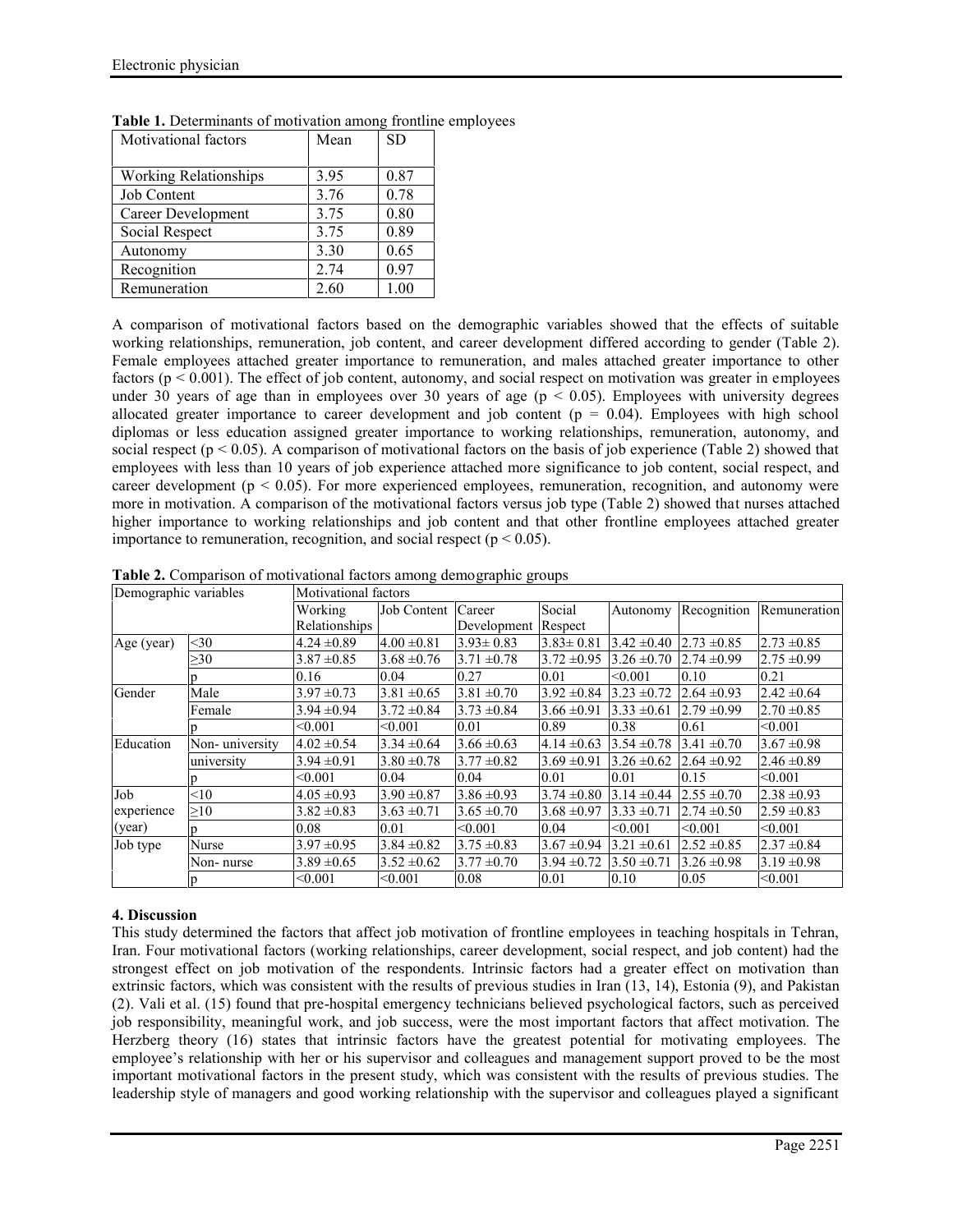role in the motivation of health workers (4, 17, 18). The lack of managerial skills was cited as a factor that decreased motivation (16). Results of other studies have shown that management support, relationship with the supervisor, and working relationships were the most important motivational factors for nurses (13, 14), hospital managers (19), and healthcare workers (20). Suitable working relationships with colleagues and the supervisor are necessary for hospital personnel who work in teams.

Career development was the second most effective factor for motivation. A systematic review revealed that 85% of studies on healthcare worker motivation cited career development and educational opportunities as important factors for job motivation (17). A study in Pakistan showed that lack of opportunities for higher qualifications and professional growth were the most important factors that decreased the motivation of physicians (2). Previous studies of Iranian nurses (21), hospital workers in Ghana (22), and primary care providers in China (8, 23) indicated the importance of job advancement and the existence of educational opportunities on motivation. When the employees believe they have opportunities for advancement in their profession, they remain motivated. Hamoudzade et al. (19) found that social respect was an important factor that motivates hospital managers. Daneshkohan et al. (20) found that social respect was influential on the job motivation of health workers. Malek et al. (2) recognized social reward as a socio-cultural motivator of Pakistani physicians. These findings indicate that respect for healthcare professions plays an important role in the motivation of employees.

Job content was the fourth most effective factor for motivation. Meaningful work was reported as an important motivational factor among Greek nurses (5) and Cypriot nurses and physicians (3). A study in Iran showed that achieving hospital goals, existence of challenging goals, and participation in determination of goals were important factors that motivated hospital managers (19). The presence of a goal and a specific result for work are important factors for motivation. In the healthcare sector in particular, witnessing the results and effects of efforts by an employee on a patient can provide strong positive motivation.

Recognition and remuneration had less effect on motivation than other factors, which was consistent with the results of previous studies in Iran (20). Tsounis showed that financial incentives did not increase physicians' motivation in the public sector of Greece (24). Findings of studies in Estonia (9) and Greece (5) also were indicative of the low effect of financial factors and salary on motivation in nurses. A systematic review revealed that recognition was less important as a motivational factor than other factors for the primary healthcare providers (17). This finding was consistent with the Herzberg theory that remuneration is a hygiene factor and lacked high motivational potential (16). Financial incentives had an effect on employee motivation, but money was rarely the most important motivational factor (2, 5). It appears that developing and using the incentives aimed at fulfilling goals, job enrichment, and recognition in the workplace are more fruitful.

The effect of job content, autonomy, and social respect on motivation was greater for younger employees. The findings of previous studies indicated that age has a significant relationship with motivation and motivational factors (21). One study showed that responsibility had a greater effect on the motivation of young workers (23). In our study, it was determined that female employees attached more importance to the role of remuneration in motivation. Similar results have been reported in studies showing that female physicians and nurses regard financial factors as more important than other factors (2, 3).

Nurses attached greater importance to suitable working relationships and job content for motivation. A study in Cyprus indicated that nurses attached less importance to financial factors than physicians (3). It appears that, for nurses, job content and good working relationships with the treatment team had a stronger effect on motivation. Accordingly, hospital management should take appropriate measures to establish good working relationships among the treatment team members to increase the motivation of nurses. The less-experienced employees assigned higher effects for job content, social respect, and career development on motivation. More experienced employees believed that remuneration, recognition, and autonomy had greater effects on motivation. The findings of a study in Estonia showed that experienced nurses were more motivated by extrinsic aspects of their jobs (9). This seems rational; less experienced employees require professional advancement and promotions; thus, opportunities for advancement are considered appropriate motivational factors for them. This finding indicates that managers must develop wellthought-out plans for promoting the motivation of their more-experienced employees. Career development and job content had more significant roles in the motivation of employees with higher education. Employees with less education attached more importance to suitable working relationships, remuneration, autonomy, and social respect. Staff with less education receive lower salaries and often have less autonomy because of the nature of their work.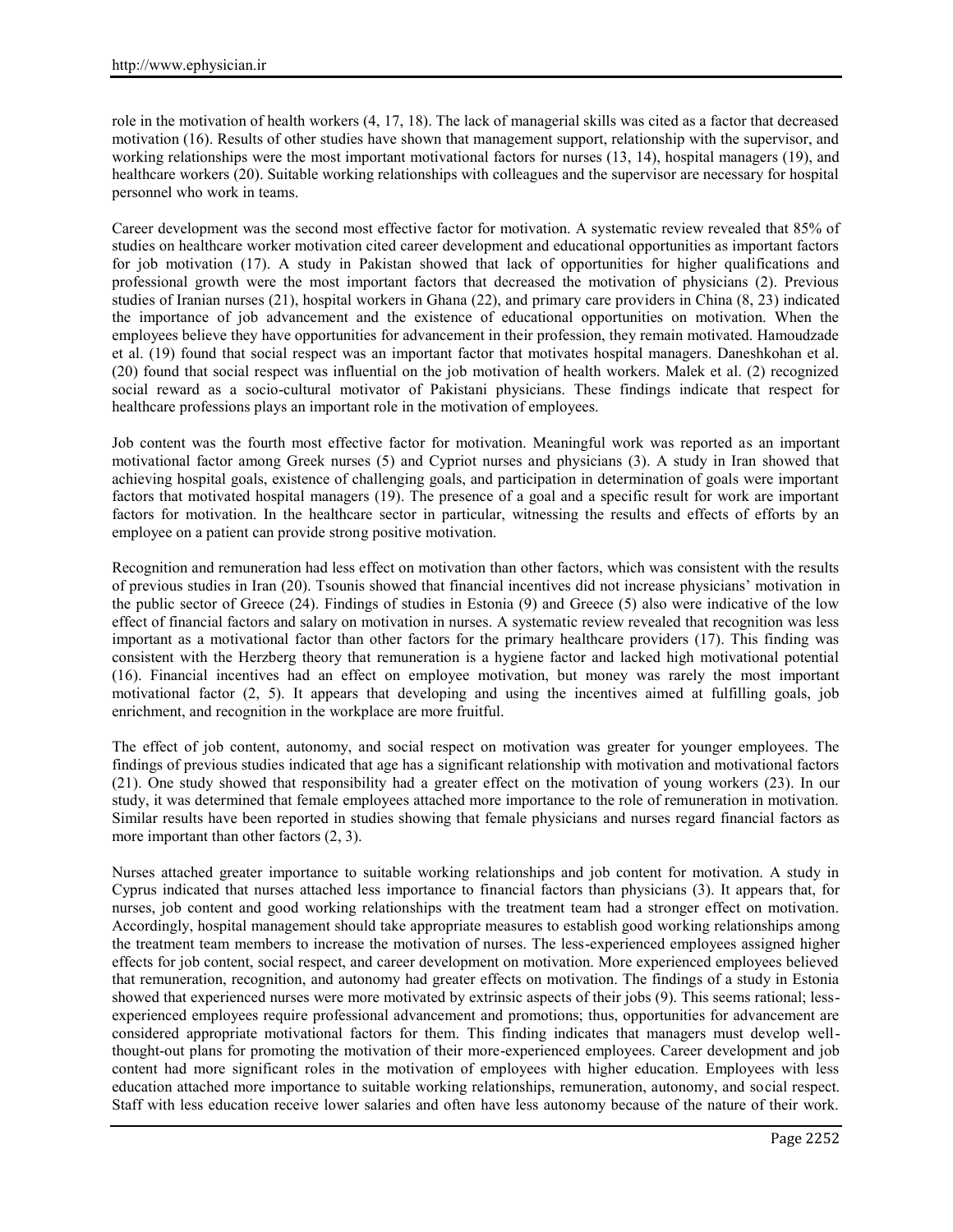Employees with higher education have higher expectations from their job and their abilities. For them, jobs that have defined objectives, challenges, and opportunities for growth are more important than other factors, such as remuneration and working relationships.

## **5. Study limitations**

Our study had some limitations. First, apart from the factors examined in this study, there are other factors for job motivation that should be studied in future research to get a clearer picture of employees' perspective on job motivation. Second, our findings were obtained from a quantitative study, however, in order to get better results, it should be improved using qualitative studies. Therefore, using qualitative methods in addition to quantitative methods in future studies could provide a better understanding of the factors that enhance job motivation.

## **6. Conclusions**

The results of this study showed that the intrinsic aspects of a job were stronger motivators on motivation than the extrinsic aspects, such as salary and financial incentives. Facilitating communication between personnel and management, supporting employees in the community, and promoting social respect for health professions, providing educational opportunities and career development, development of appropriate promotional policies, employee participation in goal setting, facilitating a good working environment and job security, job enrichment, and delegation must be part of the human resource strategy of a hospital that seeks to engender increased motivation of its frontline employees.

## **Acknowledgments:**

This study was supported financially by Shahid Beheshti University of Medical Sciences under contract number 0307/5730. We sincerely appreciate the cooperation of the hospital personnel who participated in the study.

## **Conflict of Interest:**

There is no conflict of interest to be declared.

## **Authors' contributions:**

All authors contributed to this project and article equally. All authors read and approved the final manuscript.

### **References:**

- 1) Nishtar S, Ralston J. Can human resources for health in the context of noncommunicable disease control be a lever for health system changes? Bull World Health Organ. 2013; 91: 895-6. doi: 10.2471/blt.13.118711. PMID: 24347721, PMCID: PMC3853949.
- 2) Malik AA, Yamamoto SS, Souares A, Malik Z, Sauerborn R. Motivational determinants among physicians in Lahore, Pakistan. BMC Health Serv Res. 2010; 10(201). doi: 10.1186/1472-6963-10-201, PMID: 20618962, PMCID: PMC2910698.
- 3) Lambrou P, Kontodimopoulos N, Niakas D. Motivation and job satisfaction among medical and nursing staff in a Cyprus public general hospital. Hum Resour Health. 2010; 8(26). doi: 10.1186/1478-4491-8-26. PMID: 21080954, PMCID: PMC2998451.
- 4) Okello DR, Gilson L. Exploring the influence of trust relationships on motivation in the health sector: a systematic review. Hum Resour Health. 2015; 13(16). doi: 10.1186/s12960-015-0007-5, PMID: 25889952, PMCID: PMC4384237.
- 5) Gaki E, Kontodimopoulos N, Niakas D. Investigating demographic, work related and job satisfaction variables as predictors of motivation in Greek nurses. J Nurs Manag. 2013; 21: 483-90. doi: 10.1111/j.1365-2834.2012.01413.x, PMID: 23409751.
- 6) Mutale W, Ayles H, Bond V, Mwanamwenge MT, Balabanova D. Measuring health workers' motivation in rural health facilities: baseline results from three study districts in Zambia. Hum Resour Health. 2013; 11(8). doi: 10.1186/1478-4491-11-8, PMID: 23433226, PMCID: PMC3608223.
- 7) Bahadori M, Babaei M, Mehrabian F. Prioritization of Factors Influencing Job Motivation in Employees of a Military Center Using Analytical Hierarchy Process (AHP). J Mil Med. 2013; 14: 237-44
- 8) Hung L-M, Shi L, Wang H, Nie X, Meng Q. Chinese primary care providers and motivating factors on performance. Fam Pract. 2013; 30: 576-86. doi: 10.1093/fampra/cmt026, PMID: 23788201.
- 9) Toode K, Routasalo P, Helminen M, Suominen T. Hospital nurses' work motivation. Scand J Caring Sci. 2015; 29(2): 248-57. doi: 10.1111/scs.12155, PMID: 24909713.